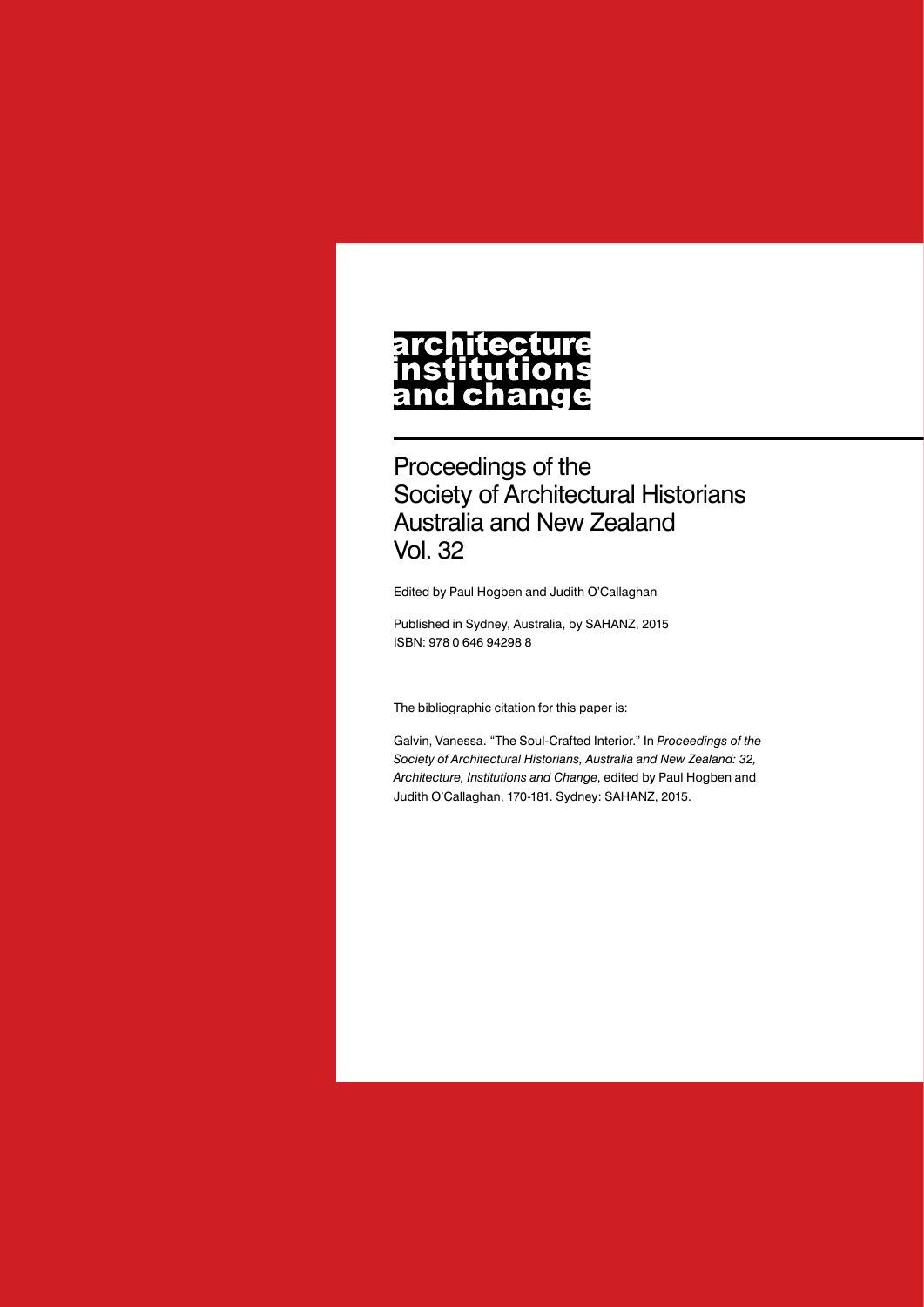**Vanessa Galvin**, University of Western Australia

## The Soul-Crafted Interior

*Foucault's historical method persuades us to conceptualise, describe and historicise the conditions that allow us to understand the domestic interior as a site of changing ideas and practices. Therefore, this paper identifies and describes a historically contingent understanding of the interior that positioned it as a setting and medium for the religious pursuit of 'soul-craft'. This was a 'surface of emergence', in which contemporary efforts to make oneself 'better' – more whole or fulfilled – by designing the home, perhaps unexpectedly find origins.*

*Soul-craft, a term this research borrows from religious discourse, was a life-long daily quest for self-improvement. It positioned the home as a technology through which ideological systems designed to salve the depravity of the human soul were observable through its manipulation in the early to mid-nineteenth century. Using this historical study to draw a relation to the present highlights transformed relations to institutional powers and positions of expertise – namely religion and the clergy – that once had a bearing on the imagination, manipulation and control of domestic space. Significantly, their influence will be shown to have contributed to the spatial ideals of secular interiors of the nineteenth century, a notion destabilising to the understanding of a continuing authority of practitioners engaged in the design disciplines today.*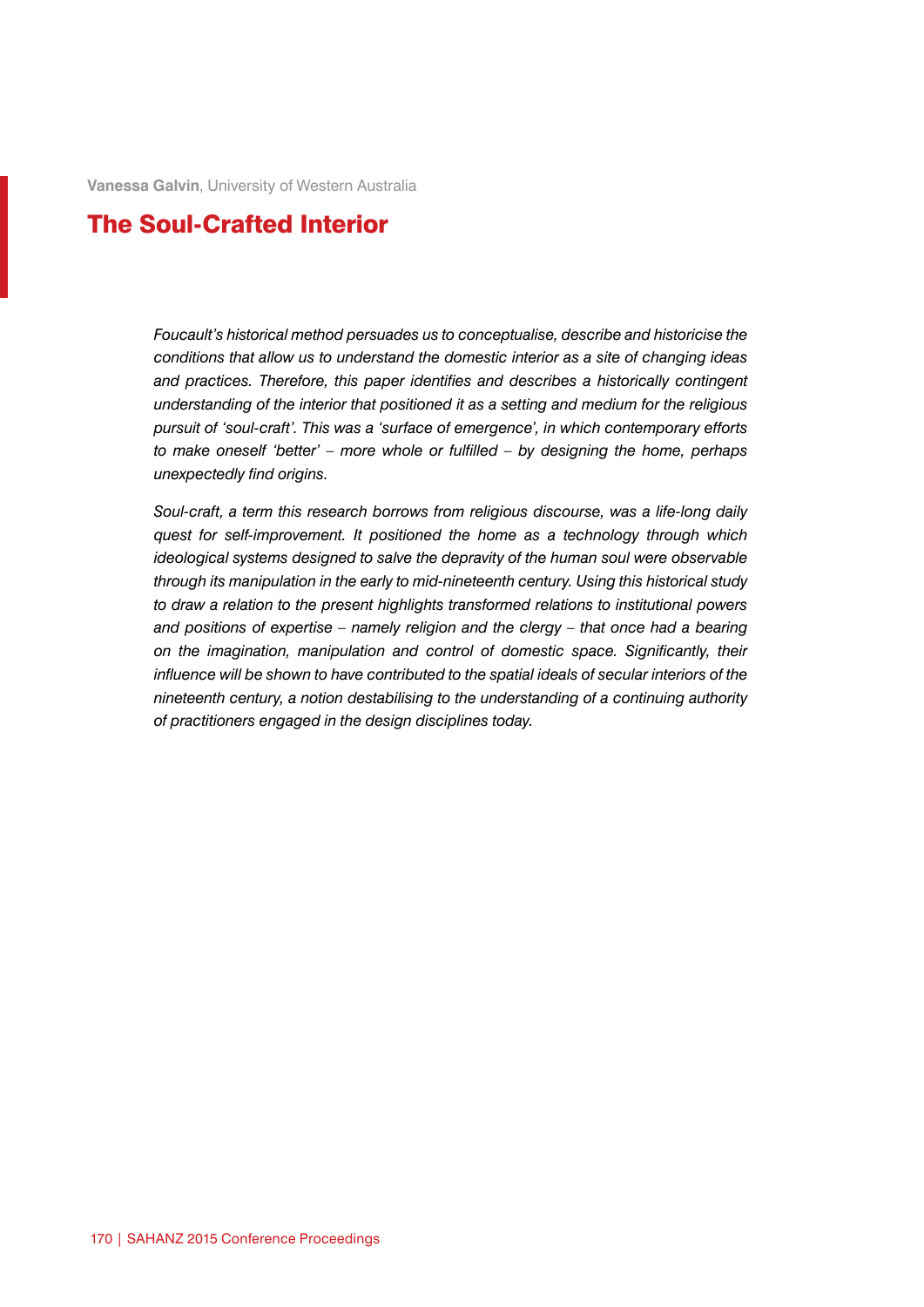

This paper aims to show how the domestic interior functioned as a technology of the self through the pursuit of 'soul-crafting'. This life-long quest from the deliverance from sin positioned the interior as an instrument through which a belief system designed to salve the depravity of the human soul was observable through its manipulation. This involved a mode of inhabitation made possible by, and dependent on, the socio-historical conditions of the early to mid-nineteenth century. These conditions will be explored to show how the soul-crafted home could be conceived as 'a ticket to heaven' – an understanding of the interior that is unimaginable today, in more secular times. Additionally, the directive role the clergy played in this materialisation will be identified and described. This is a notion destabilising to the perception of an ongoing authority of practitioners engaged in the disciplines of Architecture and Interior Architecture today. Most significantly, this paper will show how contemporary efforts to make oneself 'better' – more complete, whole or fulfilled – by designing the home, perhaps unexpectedly find origins in the soul-crafted interior of the nineteenth century.

A number of Foucault's histories explore transforming appearances of what is understood to be true in relation to a particular social understanding. They do this by describing and historicising changes in knowledge and power about, for example, medicalised, rationalised and sexualised<sup>1</sup> bodies that have a bearing on the way the domestic interior can be evaluated in terms of its appearance and the standardised modes of behaviour particular to it. Inspired by these histories, this paper will adopt and adapt the same methodological approach by looking into the genealogy of the contemporary interior. This will contribute to the understanding of how the interior, as a means by which we improve and shape ourselves, has come to exist through its "historical derivation and constitution".<sup>2</sup>

Forming this relation to the present requires a search for the material evidence of understandings that needed to be historically eliminated in order for the contemporary interior to be created. This involves delving archaeologically into the contents of history for an alternate "surface of emergence" as Foucault describes them in his methodological handbook.<sup>3</sup> Key archival evidence will be shown to produce a discourse that acts on the material substrate of domestic space: its architecture, furnishing and objects. This evidence, some of which is contained in literary texts, has been analysed against religious doctrines in an attempt to convincingly illuminate these relations. In doing so, this paper adopts and adapts methodologies that similarly employ literary evidence to describe conceptions of architecture and social mores, as a centralised<sup>4</sup> or contributing resource.<sup>5</sup>

'Soul-craft' is a term adopted from priestly dialogue in Samuel Butler's novel *The Way of All*  Flesh (1903)<sup>6</sup> (written 1873-84 and set from 1807-82), however, it is an idea that materialises across a range of discursive sites. It implies that the soul was malleable, that it could be manipulated in a way that fulfilled religious ideals resulting in its improvement. An article in the 1871 edition of the religious periodical *The Quiver* sought to elucidate the Christian perception of soul as the domain of God by referring to the spiritual allegory of "Mansoul" contained in John Bunyan's novel *The Holy War* (1682). The article's summary of the work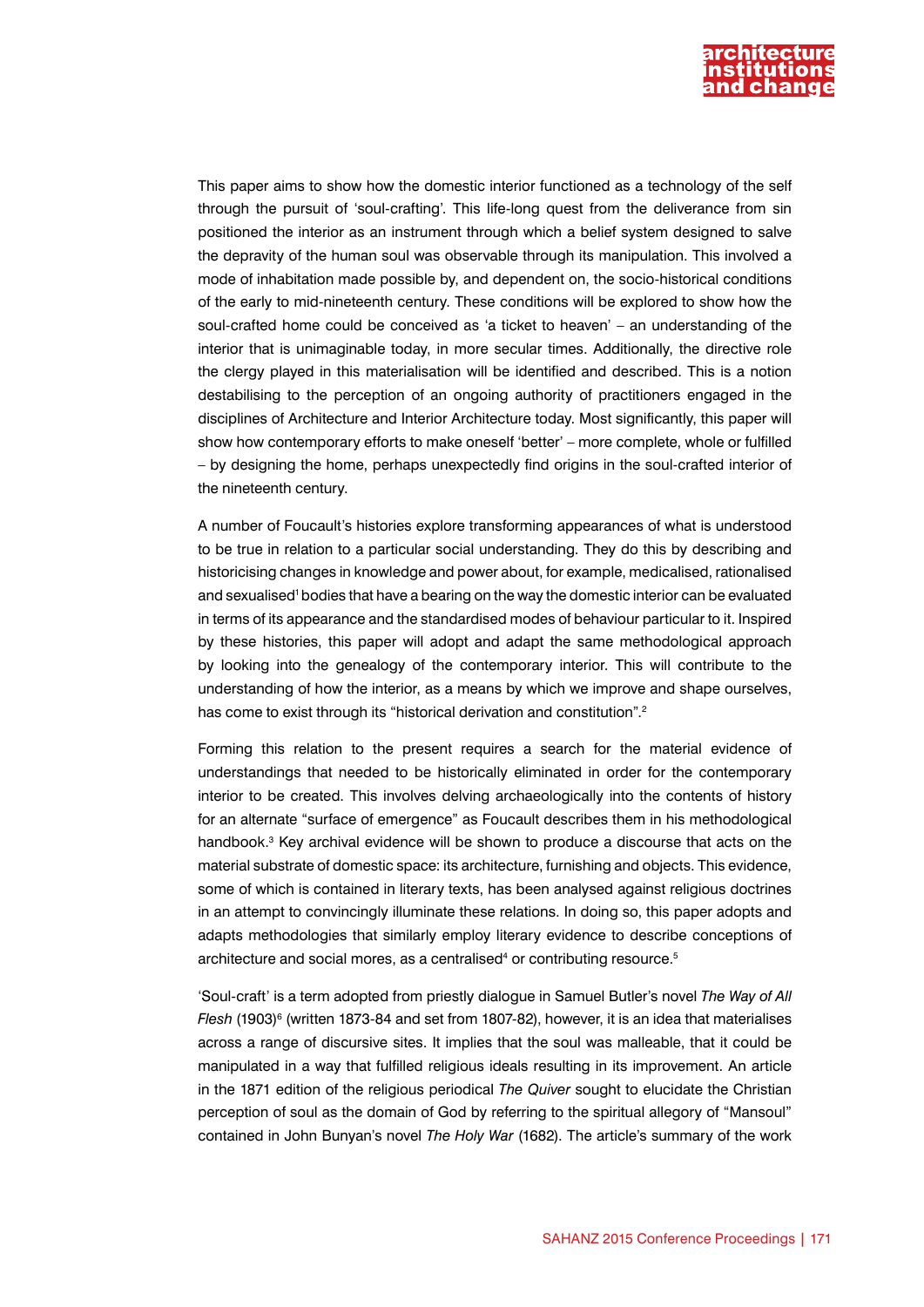nominates that "The town of Mansoul is God's building; it belonged to God; it was God's dwelling place, his habitation. The citadel of Mansoul is the heart, the walls are the flesh, the gates are the senses. God's throne is either set up there or it is cast down; and God is either honoured or dishonoured in the soul. The inhabitants of the town are the understanding, the conscience, the will, the hopes, the joys, the thoughts, the experiences."7 God's experience in Mansoul was therefore a matter of individual control. The passage implies that actions of the body and experiences of the soul could affect the nature of God's inhabitation, being either set up in 'morality' and 'honour' or cast down in 'sin' and 'dishonour'. In a further demonstration of the soul, *The Quive*r article refers its readers to Frances Quarles' book, *Emblems Divine and Moral* (1635), with emphasis drawn to the illustrations contained in book iii.<sup>8</sup>

The idea that the soul could be controlled and shaped to produce a particular effect is exemplified through Quarles' fifth illustration, where the soul "is represented as the clay in the hands of the potter, who is framing and fashioning it".9 This image makes a tangible analogy to the metaphysical idea of soul-craft that this paper will show was mechanised through the behaviours and appearances of the domestic interior in the early to mid-nineteenth century.

The contextual landscape that enabled and necessitated this task of the home is described in George P. Landow's *Victorian Types, Victorian Shadows* (1980). The focus of the book is a form of biblical symbolism prevalent in Victorian art and literature called Typology, which is a mode of Christian interpretation that assumes God's anticipation of the coming of Christ in the "laws, events, and people of the old testament".<sup>10</sup> The relevance of Landow's work to this paper arises through the social value attributed to biblical understanding, the same value that provided the means for typological allusions to proliferate in secular contexts. It was a time when irregular attendance at the "House of Prayer" could "prove injurious" to personal character, or so the clergy thought.11 Religious ideologies about how to lead a moral life were sermonised from the pulpit, while more intimate forms of clerical guidance encouraged the understanding of scriptures through catechesis and private reading, a practice to which Christians were duty bound.12

These activities could be undertaken at home or Sunday school, and the naturalisation of the practice produced an expectation that educated Victorian audiences held a working knowledge of typological references to the old testament.13 Landow's point is that such a detailed understanding of the bible is unrecognisable to the majority of contemporary audiences, rendering allusions to it undervalued or completely missed in the interpretation of artistic and literary texts of the Victorian period.<sup>14</sup> He claims that "When we modern readers fail to recognise allusions to such typology, we deprive many Victorian works of a large part of their context."15 This has an effect of misconstruing the interpretive possibilities of artistic works, but also impoverishes the significant role religion played in nineteenthcentury society, especially as these typological allusions infiltrated secular and naturalised thought.16

To be clear, it is not the project of this paper to further Landow's line of typological inquiry,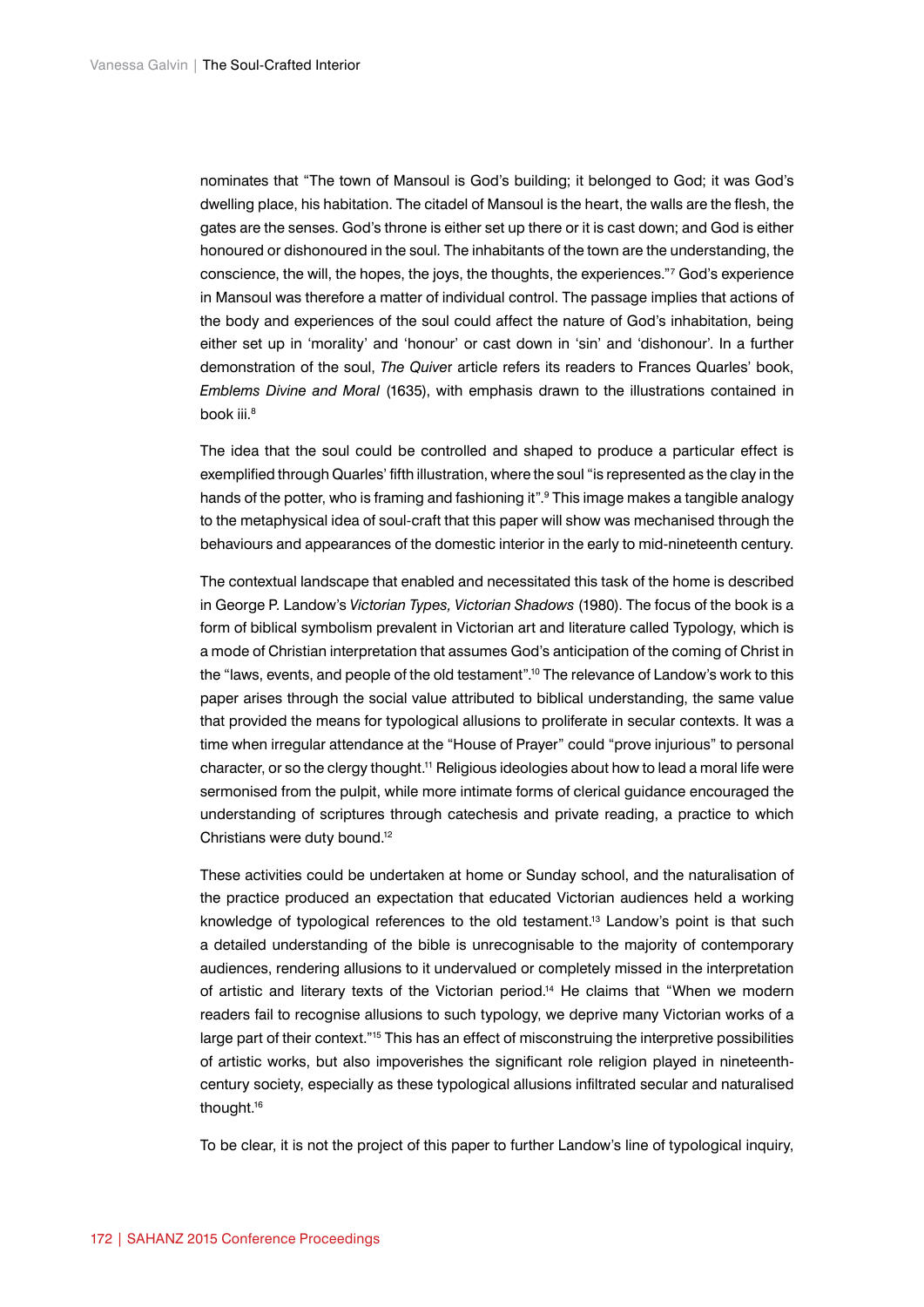

but rather to use the significance of his identifications to reinforce the normalised concern for religion in the Victorian conscious. This is an idea salient to the consideration of another concept at the fore of the Victorian psyche – the domestic interior. Landow's interest to appropriately contextualise the interpretation of Victorian artistic works and literary texts will therefore be extended to the understanding of the nineteenth-century interior.

The explanatory value of this idea is maximised by focussing on godly households that strictly adhered to a belief system, which prescribed the means to salve the self from an inclination toward immorality and vice, a weakness conceived as inherently human. Knowing the self by recognising the depravity of one's own soul, provided the key to salvation and presented the overarching objective of soul-craft. This was a concept often supported with reference to the epic biblical poem concerning the fall of man, *Paradise Lost* (1667), by "Our admirable" John Milton, who "has touched on this point with his infinite wisdom".17

Till, warned, or by experience taught, she learn That not to know at large of things remote From use, obscure and subtle, but to know That which before us lies in daily life, Is the prime wisdom:18

The 'prime wisdom' according to Milton was in the minutiae of daily life, which unsuspectingly positioned the domestic interior as the principal terrain of self-knowledge. Lord Bishop J. C. Ryle, in his major work *Knots Untied* (1877), similarly locates soul-craft in the tasks and habits of the everyday. Soul-crafting, which evidenced the grace of God in the life of man "will always make itself manifest in the conduct, behaviour, tastes, ways, choices, and habits of him who has it"*.* 19 This idea makes explicit that religious devotion was not limited to the temporal and spatial boundary of church services, as the notion of Christian worship is largely conceived today, but was centred in everyday life. Significantly, the term 'taste', one of Ryle's markers, had "come to function primarily in the context of domestic decoration and ornament" in the Victorian era.<sup>20</sup> This semantic understanding positions soul-craft squarely in the realm of the interior, simultaneously conveying the perception that the behaviours, arrangements, ornaments and decor of the home could have an effect on the soul.

Butler's semi-autobiographical novel, *The Way of All Flesh,* presents a portrait that has come to typify perceptions of Evangelicalism as a "dour, inhumanely restrictive force on English life".<sup>21</sup> This is a conception largely attributed to the doctrinal requirement that individuals must understand Christ's crucifixion through the recognition of their own sins, and salving themselves through the imaginative experience of his suffering.<sup>22</sup> One way to reproduce the effect of Christ's suffering was through the practice of 'asceticism', a Christian form of personal separation or abstinence from situations and pleasures that might induce sinful behaviour. The ascetic ideal that characterises but is not exclusive to Evangelicalism is prescribed in Ryle's doctrinal advocations of "self-denial" and "separation from the world", and was intended to be practised consistently.<sup>23</sup> Partial adherence presented nothing more than a delusional "'show of wisdom' and may satisfy silly young women and brainless young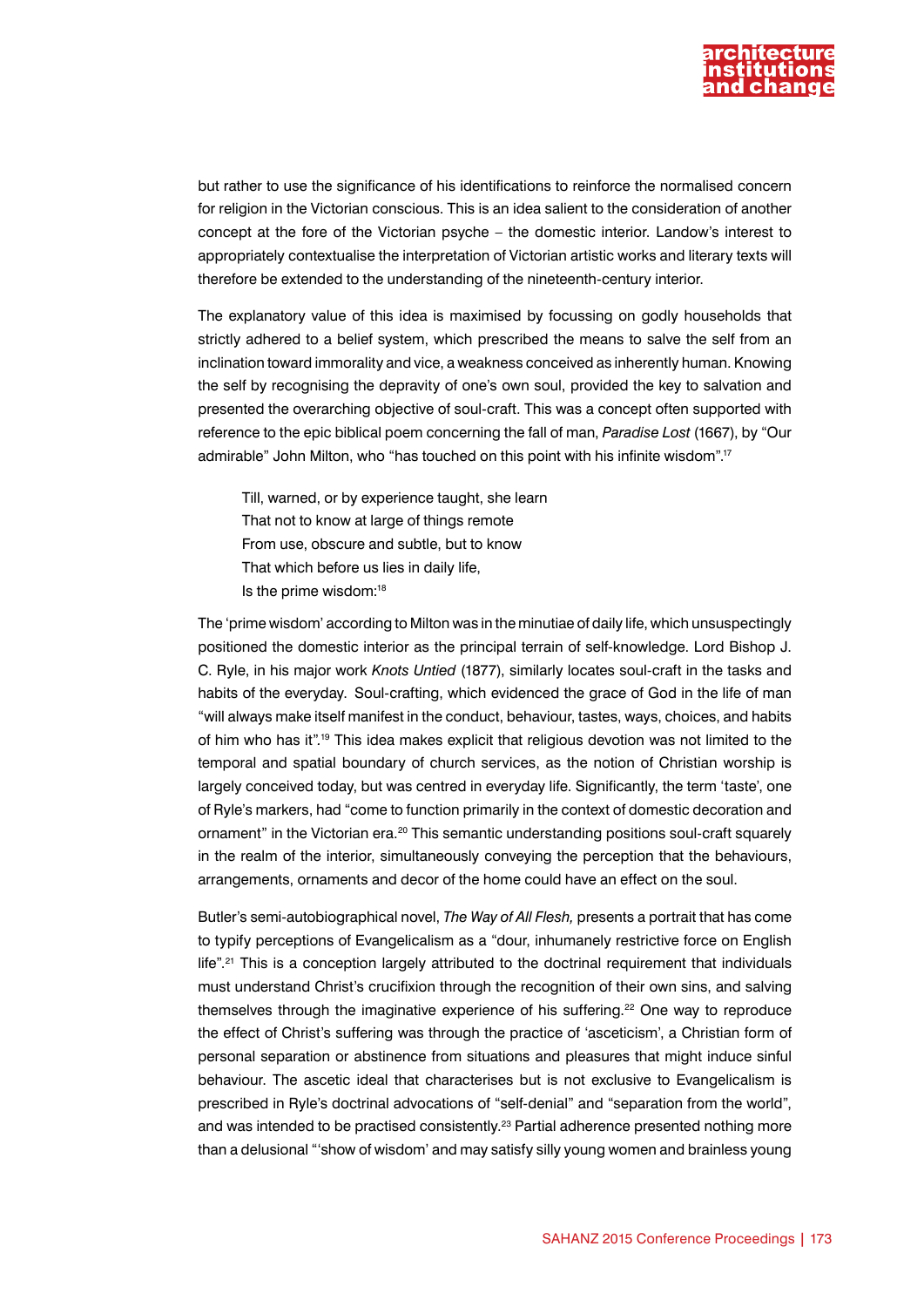men, who like to compound for races and balls one part of their week, by asceticism and will-worship at another".<sup>24</sup> For God fearing Evangelists, the transformative task of soul-craft was a full time undertaking and the pursuit of orthodoxy was fastidious. Butler trivialises this notion through his protagonist's deliberation over his most self-indulgent daily vice, tobacco. "We can conceive of St Paul or even our Lord Himself as drinking a cup of tea, but we cannot imagine either of them as smoking a cigarette ..."<sup>25</sup> As a supplement to this idea Ryle states, "We dread fostering man's favourite notion that a little church-going and sacrament-receiving, – a little patching, and mending, and whitewashing, and gilding, and polishing, and varnishing, and painting the outside, – is all that his case requires. Hence we protest with all our heart against formalism, sacramentalism, and every species of mere external or vicarious Christianity."26

It is poignant to note Ryle's spatial analogy for false virtue as a facade of repaired architectural surfaces. In making this claim, he implies by inverse that the crafting/care/manipulation of the spatial interior, as the sanctum of private appearances intended solely for the nurturing of the family and salvation of the self, was essential to this articulation.

Catherine Hall makes a valuable acknowledgement of the centralised role the "household" played for Evangelicals but also their predecessors, the Puritans, in their pursuit of theological reform.27 She writes that "Evangelicals saw the family as central to their struggle to reform manners and morals. Families could be the 'little church' which the Puritans had dreamt of, the 'little state' subject to its master and able to pursue truly Christian practices, whatever was occurring in the world around it".<sup>28</sup> However, likening 'the family' to the 'little church' makes a point more analogous to ideological than spatial associations.

It seems salient then to extend Hall's point so that in the case of the Evangelicals, the spatial entity of home becomes the 'little church', and the family more representative of its congregation. Then the evangelical conception of home as a departure from the Puritan ideal positions the soul-crafted interior a new and particular historical emergence that contributed to the developing sense of domestic interiority in the nineteenth century. When the home is then described in secular discourse as "a sacred place, a vestal temple, a temple of the hearth watched over by Household Gods" this conception of the domestic interior as a spiritual place is crystallised.<sup>29</sup>

It was the role of the clergy to guide the development of self-knowledge and character through a process of "moral transformation".<sup>30</sup> This was a task which infused an individual's "*whole* character; and not their devotions and offices of religion only".31 The idea that soul transformation performed a curative function enabled the role of the priest to compare to the physician's. This is an idea recalled in *The Quiver*, through Quarles' third manifestation of the soul where "The Soul is sin stricken and sin-sick upon its couch. Christ, as the Physician, sits beside the bed, with his healing hand on the aching head of the sorrowful one".<sup>32</sup>

This idea took on a provocative meaning in its nineteenth-century context, given the institutional battle playing out in France (and concurrently Britain) identified by Donzelot,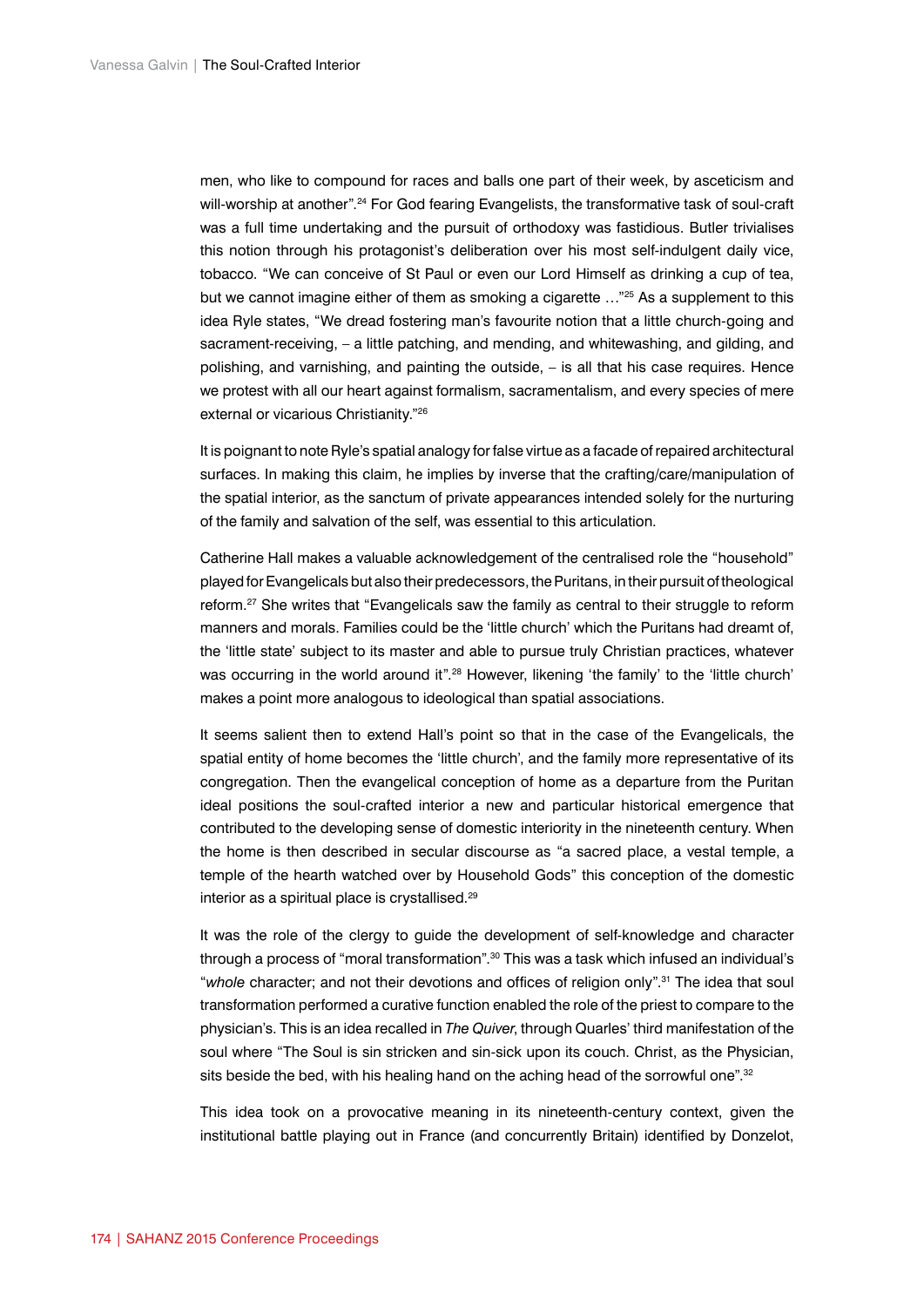

between the divergent social aims of religion and medicine, which "occupied two clearly separate registers" – one concerning morals, the other hygiene.<sup>33</sup> This battle is poignant to the directive role the clergy played in the manipulation of the soul-crafted interior, which preceded the hygienic hold of the medical profession later in the century identified by Annmarie Adams in her book *Architecture in the Family Way: Doctors, Houses, and Women, 1870-1900* (2001).34 Significantly, in the case of the soul-crafted home, as in Adam's hygienic home, the role of the architect is subordinate. Nonetheless, man's inherent depravity<sup>35</sup> was conceived as a "mighty spiritual disease … [one which] requires a mighty spiritual medicine for its cure".36 Therefore, soul-healing presented a form of care that required close and ongoing clerical management.

## **Sunday at home**

Evangelical newspapers and periodicals published weekly such as the *British Standard, Record*, *Watchman*, *The Ecclesiastical Gazzette*37 and *The Quiver,* among others, contained overtly religious content written by members of the clergy, and provided a means of priestly instruction to infiltrate and guide practices at home. One series in *The Quiver*, "Religion in the Home", contained an article titled "Home Government", which presented advice for parents to best nurture the moral and devotional development of their children.<sup>36</sup> This prescriptive example was not unique, and was a dutiful task understood to be "accomplished mainly at home", outweighing the significance attributed to either church attendance or school in the management of soul-craft.39 From a doctrinal standpoint, "the utmost importance" was attached to the practice of devotional techniques at home, "to private prayer, private Biblereading, and private communion with God".40

For Evangelical households, Sunday was a day for strict Sabbath observance, which often left Butler's Pontifex children suffering from a kind of '*home-sickness*'.41 However, the requirement for moral behaviour extended to the surrounding environment in which non-conforming patterns functioned as "contaminating influences".42 This concern is identified at several moments in *The Way of All Flesh*, but arises most strongly through the theologically governed ideal of chastity,<sup>43</sup> which was exemplified by the remedial expulsion of the Pontifex's housemaid, Ellen.

… when it was discovered that in three or four months more Ellen would become a mother, Christina's natural good nature would have prompted her to deal as leniently with the case as she could, if she had not been panicstricken lest any mercy on her and Theobold's part should be construed into toleration, however partial, of so great a sin; hereon she dashed off into the conviction that the only thing to do was to pay Ellen her wages, and pack her off on the instant bag and baggage out of the house which purity had more especially and particularly singled out for its abiding city. When she thought of the fearful contamination which Ellen's continued presence even for a week would occasion, she could not hesitate.<sup>44</sup>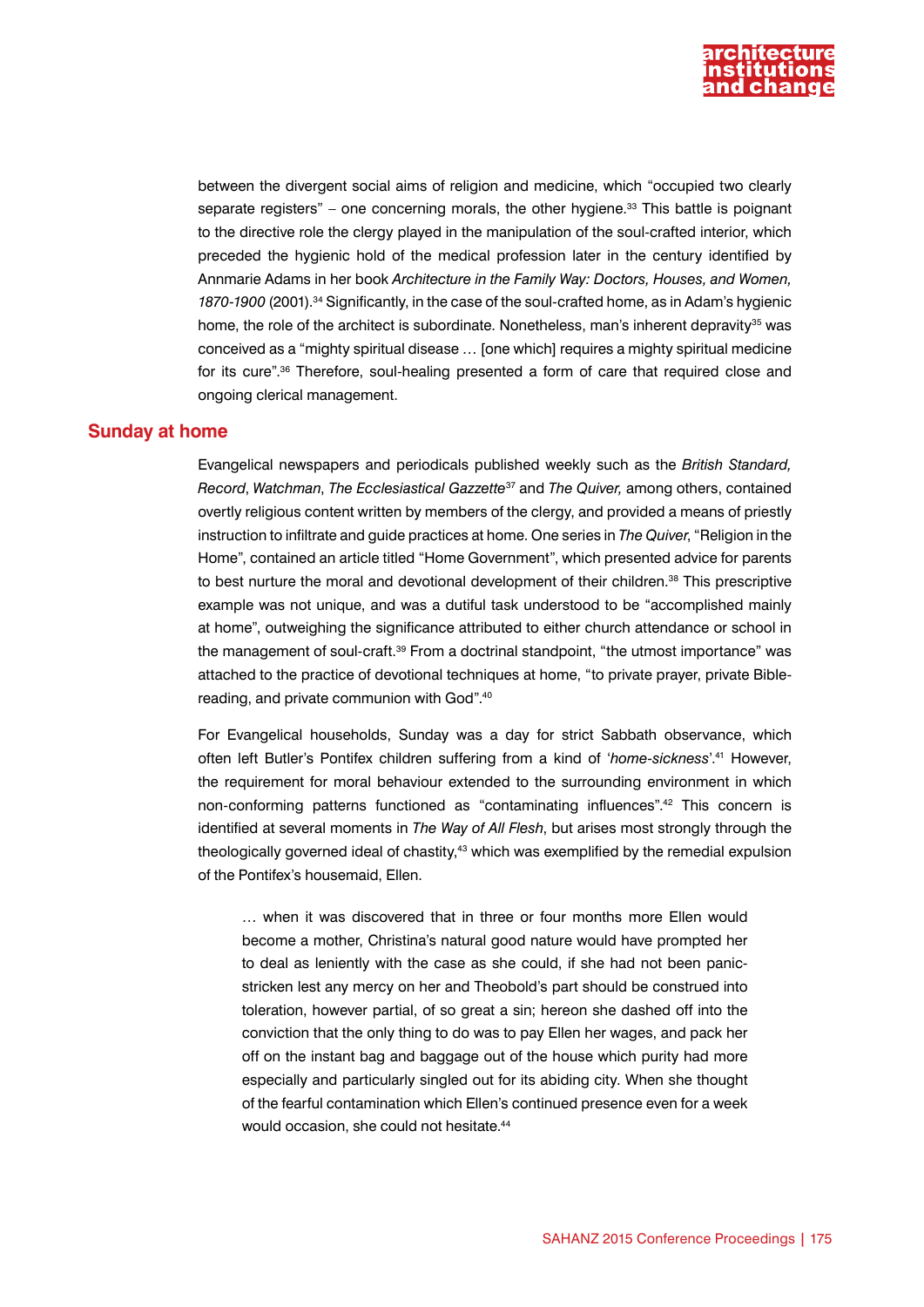Another potential threat to the sanctity of domestic space, however this time more affective of its decorative form, came through the Evangelical conviction that "we cannot serve God and Mammon".45 This concept highlights the incompatibility between spiritual ideals on the one hand, and luxury, material wealth and possessions on the other. This was an idea discordant to the burgeoning industrialisation of Britain, which had made a pivotal impact on the forms and availability of ornamental objects and furniture.<sup>46</sup>

There were further implications for the artistic concerns of ecclesiastic space that provided the spatial model for the domestic interior. Excessive ornament and theatricality of external display were seen as a distraction to the 'inward' spirituality of the congregation. In a statement that sought to defend a notion of aesthetic impoverishment that accompanied this ideal, Ryle states that

Evangelical Religion does not object to handsome churches, good ecclesiastical architecture, a well-ordered ceremonial, and a well-conducted service … We like handsome, well-arranged places of worship, when we can get them. We abhor slovenliness and disorder in God's service, as much as any. We would have all things done "decently and in order." (1 Cor. xiv. 40.)

But we steadily maintain that simplicity should be the grand characteristic of Christian worship. We hold that human nature is so easily led astray, and so thoroughly inclined to idolatry, that ornament in Christian worship should be used with a very sparing hand … We hold above all that the inward and spiritual character of the congregation is of far more importance than the architecture and adornments of the church.<sup>47</sup>

Ryle's defensive stance is a likely response to the destabilising influences of the Oxford Movement (from 1833), and Cambridge Camden Society (from 1839), in their dissent from the ideals of Evangelicalism, and which affected the procedures of church services and the layout, furniture, and ornament of ecclesiastic space to accommodate these changes.<sup>48</sup> However, his statement clarifies that ornamentation and religious theatre could have a detrimental effect on the pursuit of soul-craft, an idea that naturally extended to the home. Ryle's aversions are reflected in his derision toward "ostentatious" religious observance in social life, which were not consistent with the behaviours and spatial appearances of private life.<sup>49</sup>

While these ideals of behavioural modesty and ornamental simplicity are clear, descriptions of interior settings expressive of ascetic restraint are notably deficient in *The Way of All Flesh,*  especially given the concern with decoration that pervaded the period in which it was written and read. However, this lack of emphasis is perhaps an assertion in itself, particularly when compared to the detailed descriptions of decorative excess in non-Godly households, contained within other novels of the same period.

A constructive example analysed through the lens of excess by Thad Logan is found in W. M. Thackeray's *The History of Pendennis* (1848-50). Logan identifies Thackeray's equation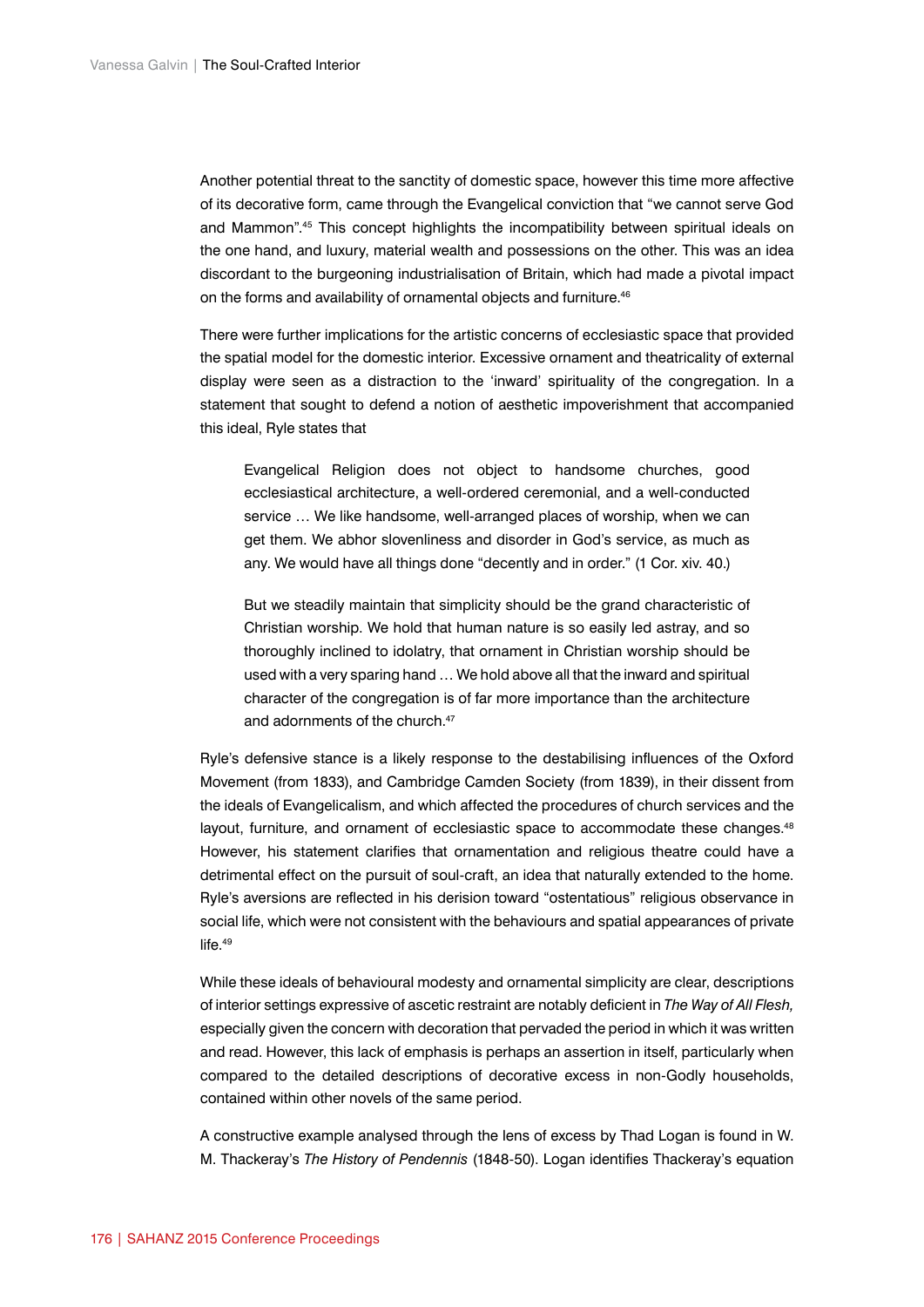

between "excessive decoration" and "unrestrained sexuality"50 which she argues is revealed through an ironic use of the term "chastity".<sup>51</sup> It is useful to reposition and build on this focus, to illustrate the perception that chastity, a form of ascetic restraint, was an essential part of the secular interior; and secondly, that excessive decoration, even when comprised of 'churchly goods', presented a rupture from Evangelical ideals.

As in Logan's analysis, the spatial ideal of moral virtue is activated by contrast to the sensual and excessive decoration of Lady Clavering's drawing room, which could not have been "fitted up with a more consummate chastity."52 Lady Clavering's guests

admired the dining-room with fitting compliments, and pronounced it "very chaste," that being the proper phrase. There were, indeed, high-backed Dutch chairs of the seventeenth century; there was a sculptured carved buffet of the sixteenth; there was a sideboard robbed out of the carved work of a church in the Low Countries, and a large brass cathedral lamp over the round oak table; there were old family portraits from Wardour Street and tapestry from France, … – nothing, in a word, could be chaster …

But what could equal the chaste splendour of the drawing-rooms? – the carpets were so magnificently fluffy that your foot made no more noise on them than your shadow: on their white ground bloomed roses and tulips as big as warming-pans: about the room were high chairs and low chairs, bandylegged chairs, chairs so attenuated that it was a wonder any but a sylph could sit upon them, marquetterie-tables covered with marvellous gimcracks, china ornaments of all ages and countries, bronzes, gilt daggers, Books of Beauty, yataghans, Turkish papooshes and boxes of Parisian bonbons. … there were nymphs by Boucher, and shepherdesses by Greuze, very chaste indeed … – there was, in a word, everything that comfort could desire, and the most elegant taste devise.<sup>53</sup>

The drawing room evidences the Foucauldian notion of contradictory subjectivity,<sup>54</sup> with Thackeray's incessant reminder to serve God functioning alongside Lady Clavering's conflicting adoration of Mamman. The objects and ornaments of the home embody the decorative ideals of the mid-century Victorian parlour and locate it and her firmly within the secular ideal of the 'worldly'. The contents reveal items of historical value, educative value, connoisseurship, collection and exotic travel that represent the individuality and good breeding of its inhabitant. The 'very chaste' furniture of the dining room, which included items made from churchly material and ornaments, suggest the "ostentatious" externalisation of religious devotion and idolatry that Ryle derided, and their inclusion is not to be confused with the notion of soul-crafted space.<sup>55</sup> However, their appearance as objects of secular taste was produced partly by means of this discourse. The concern to apply the forms and decorations of ancient monastic architecture to dwelling space in the first half of the century is captured in John Britton's analysis of the English mansions of Toddington, which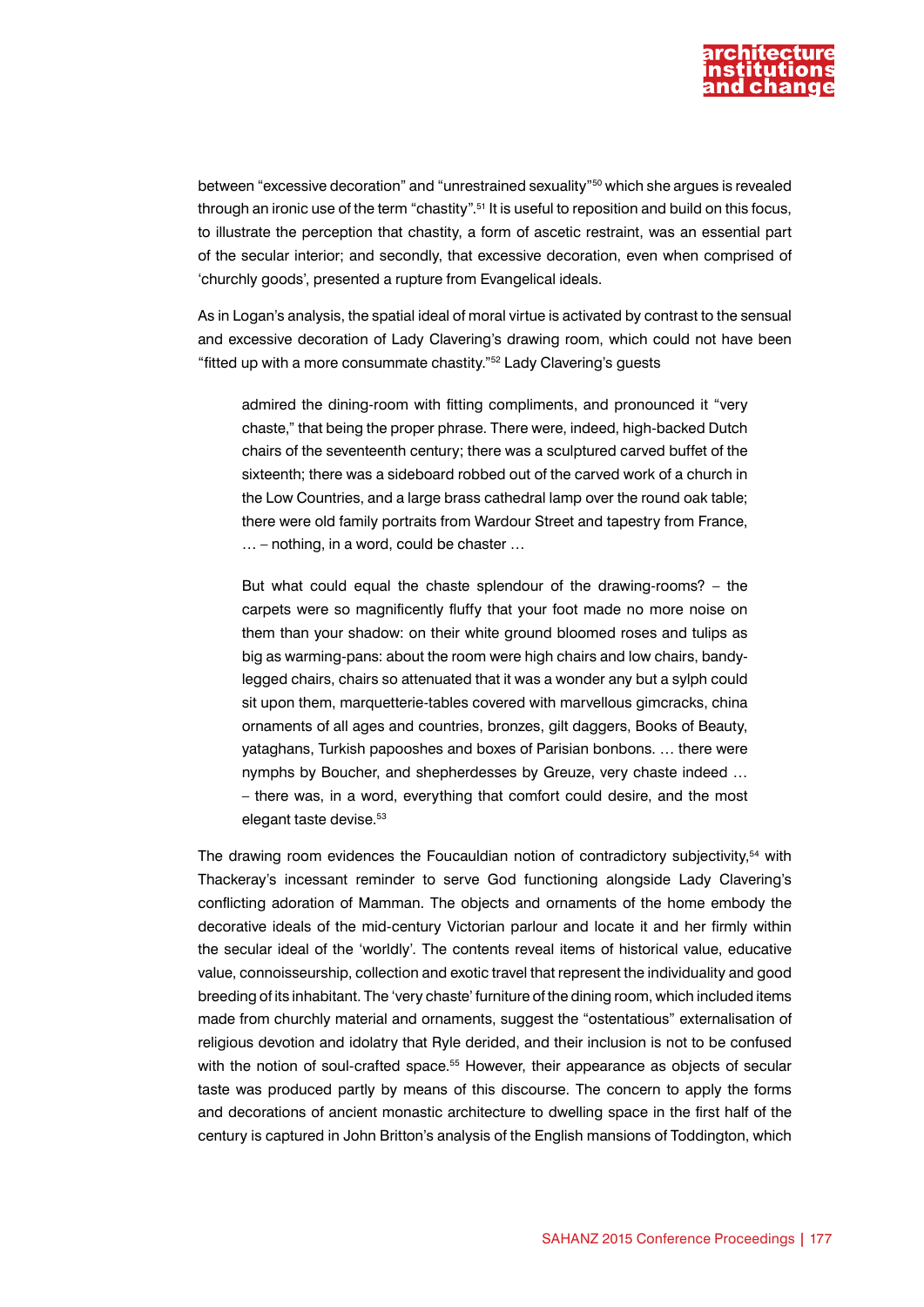evidenced a disciplinary understanding separable from soul-crafting, but inseparable from 'taste'.56

Some of the examples analysed by Britton were deemed more successful than others especially when the churchly ornamentation was less elaborate, taking into account the "wear and tear, and every-day occupancy of a dwelling-house".57 This ideal of simplicity contrasts the appearance of Lady Clavering's drawing room, producing a conceptual and gendered departure whereby the feminine ornamentation of the interior stands distinct from the 'great architecture' of male practitioners. Its description emulates the Neo-Rococo or '*Louis Quinze*' style, which had gained the widest acceptance of those in use throughout Europe from the 1830s until "almost the end of the century".58 By the 1840s, Neo-Rococo was firmly accepted as a 'feminine style' usually appearing in the gendered spaces of the drawing room and boudoir.59 The requirement for chastity in this feminine space reflects and reinforces established gender roles.

A value is brought to this analysis when Thackery's portrait of licentiousness is compared to Butler's painting, *Family Prayers* (1864). The painting provides a pictorial insight to the soul-crafted home that is revealing of the requisite simplicity, behavioural restraint, lowered eyes, grey walls and sombre tones of monastic space. The positioning of the paintings on the wall imply but do not flagrantly replicate crucifixial form. The decorative objects and elements are sparse and essential. Deborah Cohen emphasises the symbolic value of the clock, reflective of the efficiency prescribed in Evangelical teachings.<sup>60</sup> Emerging through the comparison are two spatial extremes that existed in mutual exclusion: while *Family Prayers* represents the spatial rationalisation of Evangelical orthodoxy, Lady Clavering's drawing room is irreligious and hedonistic. Secondly, *Family Prayers* represents in spatial form the 'chastity' to which Thackeray repeatedly refers and positions as an ideal trait of the domestic interior, but which is completely absent from Lady Clavering's drawing room. This produces a heterotopian relation in that they each "'suspend, neutralise, or invert' the set of relationships designed, reflected, or mirrored" by the other.<sup>61</sup>

A significant point arises through Mario Praz's discussion of *Family Prayers* in his classic *Illustrated History of Interior Decoration* (1964). The book dedicates a section to 'The Styleless Interior', in which *Family Prayers* is categorised according to its divergence from the interior's conventional appearance. Praz considers Butler's interior to be the type of room that is "representative of a period, and of an atmosphere, but they give a generic, reduced, blunted idea of them, like statistics or the 'other distinguishing marks' on a passport".<sup>62</sup> The image is inconsistent, it does not conform to his 'history', and he analogises it to a quantitative kind of information not ordinarily associated with the interior. This idea gains buoyancy when considered in light of Foucault's conception of "subjugated knowledge", an understanding Praz's insight foreshadows and can be used to frame.<sup>63</sup>

*Family Prayers'* departure from the dominant representations of the period contained in Praz's 'illustrated history' is suggestive of the kind of spatial appearance which has been subjugated, that is concealed in or unrecognised by the visual or conceptual lexicon that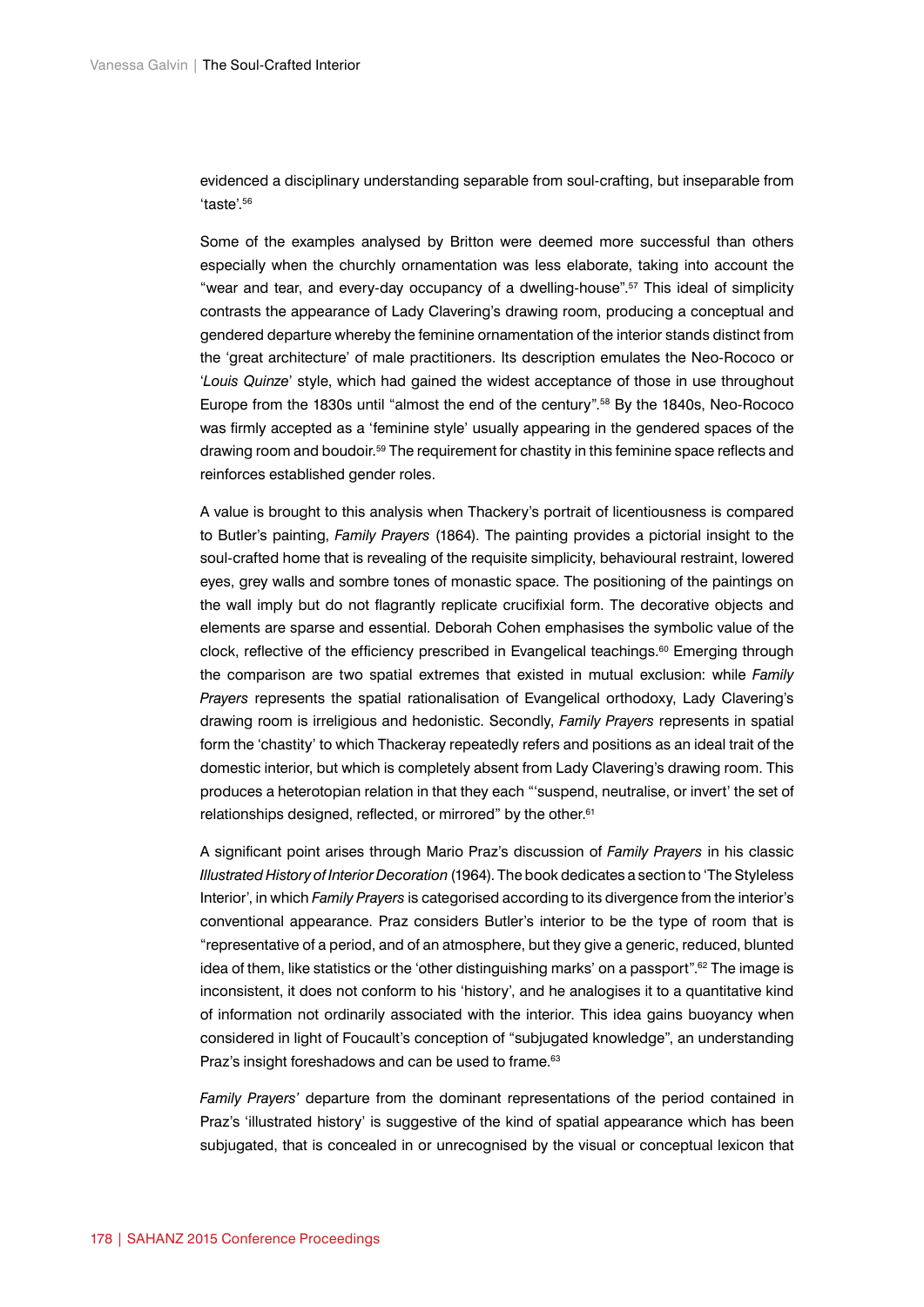

characterises the governing appearance of domestic space. However, what this analysis has shown – which is where this research finds significance – is how this architectural 'statistic' of *Family Prayers*, this "nonconceptual knowledge" that demarcates the soulcrafted interior,<sup>64</sup> is in fact translated into the design of the bourgeois or secular interior in a way that Landow similarly finds origins of literary and artistic discourse in biblical exegesis. When the soul-crafted interior is considered in the context of the interior's traditional or "total history" as Foucault describes it,<sup>65</sup> which is something Praz attempts to do, the significant role religion played is concealed within its dominating form, its "face",<sup>66</sup> leaving it passed off as an anomalous appearance. This analysis shows that the soul-crafted interior, iconicised in the image of *Family Prayers*, was however critical to the way this normalised bourgeois appearance came into being. While Lady Clavering's 'Neo-rococo' interior forms the conventional historical thread to the contemporary domestic interior, this paper has shown that genealogical origins are found in the soul-crafted interior of the nineteenth century.

- 5 See, for example, Charles Rice, *The Emergence of the Interior* (New York: Routledge, 2007); Thad Logan, *The Victorian Parlour* (Cambridge: Cambridge University Press, 2001).
- 6 Samuel Butler, *The Way of All Flesh* (London: Marshall Cavendish, 1987).
- 7 Robert Maguire, "Illustrations of the Soul," *The Quiver* 7, no. 317 (1871): 22.

- 9 Maguire, "Illustrations of the Soul," 24.
- 10 George P. Landow, *Victorian Types, Victorian Shadows* (Boston, Mass.: Routledge and Kegan Paul, 1980) ix.
- 11 "On Regularity of Attendance at the House of Prayer: In a Letter to a Friend," *The Wesleyan-Methodist Magazine* 22 (February 1843): 128.
- 12 William Hinson, "On the Duty of Christians to 'Give Attendance to Reading'," *The Wesleyan-Methodist Magazine* 2 (February 1823).

- 14 Landow, *Victorian Types, Victorian Shadows*, 3.
- 15 Landow, *Victorian Types, Victorian Shadows*, 3.
- 16 Landow, *Victorian Types, Victorian Shadows*.

<sup>1</sup> For example, see Michel Foucault, *The Birth of the Clinic: An Archaeology of Medical Perception*  (London: Routledge, 1986); Michel Foucault, *Madness and Civilisation*, trans. Richard Howard (New York: Random House, 1988); Michel Foucault, *The History of Sexuality, Volume 1: An Introduction*, trans. Robert Hurley (New York: Random House, 1990).

<sup>2</sup> Herman Nilson, *Michel Foucault and the Games of Truth*, trans. Rachel Clark (London: Macmillan Press, 1998), 72.

<sup>3</sup> Michel Foucault, *The Archaeology of Knowledge*, trans. A. M. Sheridan Smith (London: Routledge, 2002), 45.

<sup>4</sup> See, for example, Sharon Marcus, *Apartment Stories: City and Home in Nineteenth-Century Paris and London* (Berkely and Los Angeles: University of California Press, 1999); Philippa Tristam, *Living Space in Fact and Fiction* (London: Routledge, 1989); Emily Apter, "Cabinet Secrets: Fetishism, Prostitution, and the Fin De Siècle Interior," *Assemblage* 9 (1989); Alain Corbin, *Women for Hire: Prostitution and Sexuality in France after 1850* (Cambridge, Mass.: Harvard University Press, 1990).

<sup>8</sup> Maguire, "Illustrations of the Soul," 23.

<sup>13</sup> Landow, *Victorian Types, Victorian Shadows*.

<sup>17</sup> R. Warner et al., "Considerations on the Doctrines of the Evangelical Clergy; and on the Probable Effects of Evangelical Preaching: A Sermon, Preached at Frome, Somersetshire, on Monday June 2d, 1817, at the Visitation of the Rev. Charles Sandiford, Archdeacon of Wells," *The Gentleman's Magazine: And Historical Chronicle* (August 1817): Note A 48.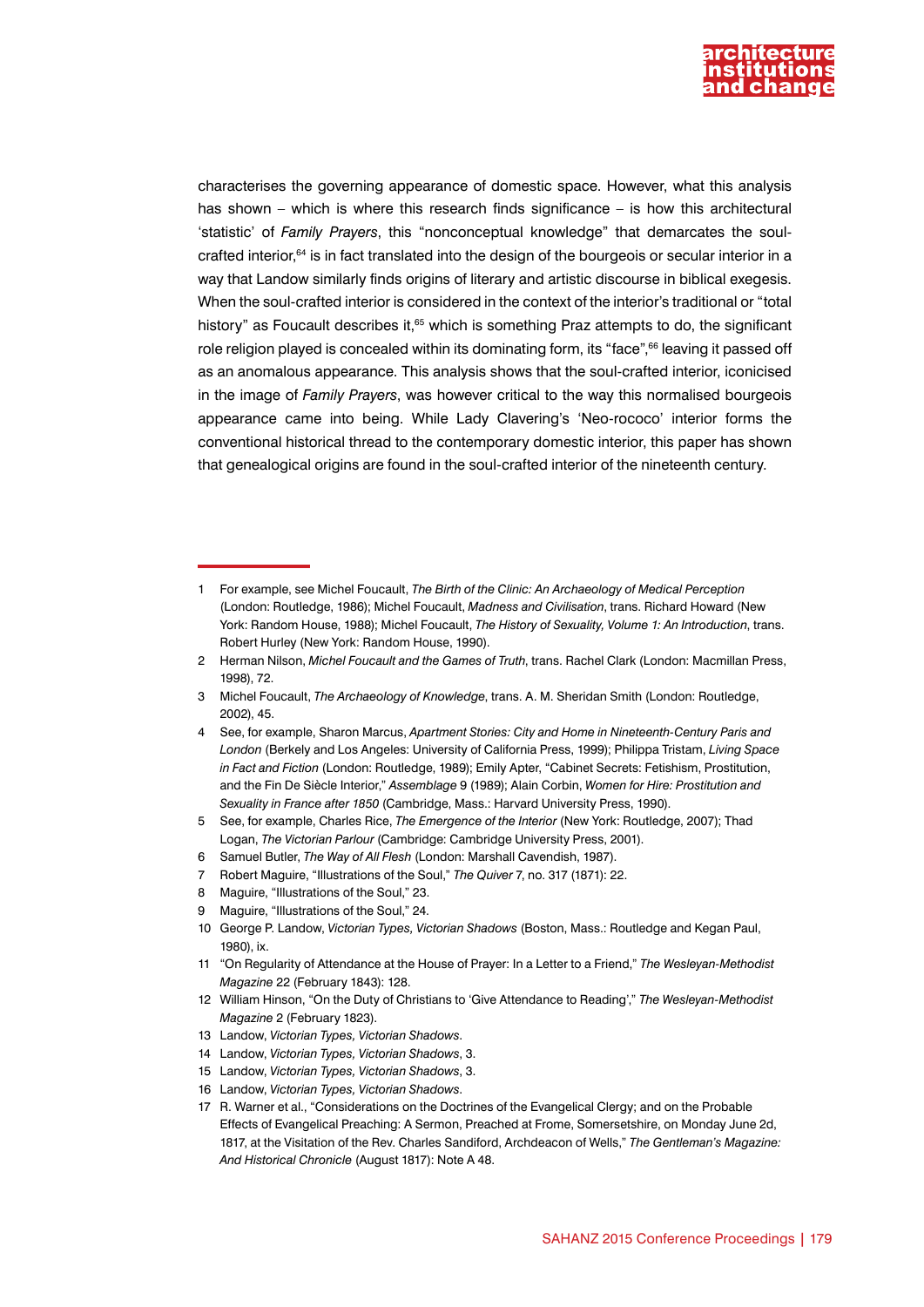- Warner et al., "Considerations on the Doctrines of the Evangelical Clergy," Note A 48. Part of this quotation also serves as an epigraph to Hannah More's *Coelebs in Search of a Wife*, *comprehending of domestic habits and manners, religion and morals,* 9th ed. (London: T. Cadell and E. Davies, 1809). Catherine Hall, "The Sweet Delights of Home," in *A History of Private Life: From the Fires of Revolution to the Great War*, ed. Michelle Perrot (Cambridge, Mass.: Belknap Press of Harvard University Press, 1990), Note 3, 675.
- John Charles Ryle, *Knots Untied: Being Plain Statements on Disputed Points in Religion from the Standpoint of an Evangelical Churchman*, 10th ed. (London: William Hunt and Company, 1885), 7.
- Logan, *The Victorian Parlour*, 81.
- Landow, *Victorian Types, Victorian Shadows*, 19.
- Landow, *Victorian Types, Victorian Shadows*, 16-17.
- Ryle, *Knots Untied*, 14.
- Ryle, *Knots Untied*, 14.
- Butler, *The Way of All Flesh*, 250.
- Ryle, *Knots Untied*, 5.
- Hall, "The Sweet Delights of Home," 55.
- Hall, "The Sweet Delights of Home," 55.
- John Ruskin, *Sesame and Lillies*, The Silver Series of English and American Classics (New York: Silver, Burdett and Company, 1900), 85, Section 68, line 6-7.
- John Caird, "Art. Viii.-1. Religion in Common Life: A Sermon," *London Quarterly Review* (April 1856): 165.
- Caird, "Art. Viii.-1. Religion in Common Life," 167 [emphasis in original].
- Maguire, "Illustrations of the Soul," 23.
- Jacques Donzelot, *The Policing of Families* (Baltimore: John Hopkins University Press, 1979), 171.
- Annmarie Adams, *Architecture in the Family Way: Doctors, Houses and Women, 1870-1900* (Montreal: McGill-Queen's University Press, 2001).
- Landow, *Victorian Types, Victorian Shadows*, 17; Ryle, *Knots Untied*, 4.
- Ryle, *Knots Untied*, 5.
- Refer to Alvar Ellegård's article on the readership of the periodical press in mid-Victorian Britain: Alvar Ellegård, "The Readership of the Periodical Press in Mid-Victorian Britain: II. Directory," *Victorian Periodicals Newsletter* 13 (September 1971): 3-22.
- W. B. Mackenzie, "Religion in the Home," *The Quiver* 3, no. 143 (1868): 613.
- Mackenzie, "Religion in the Home," 614.
- Ryle, *Knots Untied*, 14.
- Butler, *The Way of All Flesh*, 125 [emphasis in original].
- Butler, *The Way of All Flesh*, 300.
- "The priest managed sexuality from the angle of family morality"; Donzelot, *The Policing of Families*, 171.
- Butler, *The Way of All Flesh*, 183, 185.
- Butler, *The Way of All Flesh*, 98.
- Deborah Cohen, *Household Gods: The British and Their Possesions* (New Haven: Yale University Press, 2006), 12.
- Ryle, *Knots Untied*, 13.
- James Bettley, "'An Earnest Desire to Promote a Right Taste in Ecclesiastical Design': Cox & Sons and the Rise and Fall of the Church Furnishing Companies," *Journal of the Decorative Arts Society* 26 (2002); Dominic Janes, "'The Catholic Florist': Flowers and Deviance in the Mid-Nineteenth-Century Church of England," *Visual Culture in Britain* 12, no. 1 (2011).
- Ryle, *Knots Untied*, 14.
- Logan, *The Victorian Parlour*, 210.
- Logan, *The Victorian Parlour*, 209.
- William Makepeace Thackeray, *The History of Pendennis*, Project Gutenberg, 2009, EBook no. 7265, [www.gutenberg.org/files/7265/7265-h/7265-h.htm](http://www.gutenberg.org/files/7265/7265-h/7265-h.htm), Chapter XXXVIII.
- Thackeray, *The History of Pendennis*, Chapter XXXVIII.
- For a useful description refer to Jim Jose, *Biopolitics of the Subject: An Introduction to the Ideas of Michel Foucault* (Darwin: NTU Press, 1998), 2.
- Ryle, *Knots Untied*, 14.
- J. Britton, *Graphic Illustrations, with Historical and Descriptive Accounts, of Toddington, Gloucestershire: The Seat of Lord Sudeley* (London: The author, 1840), Chapter 1.